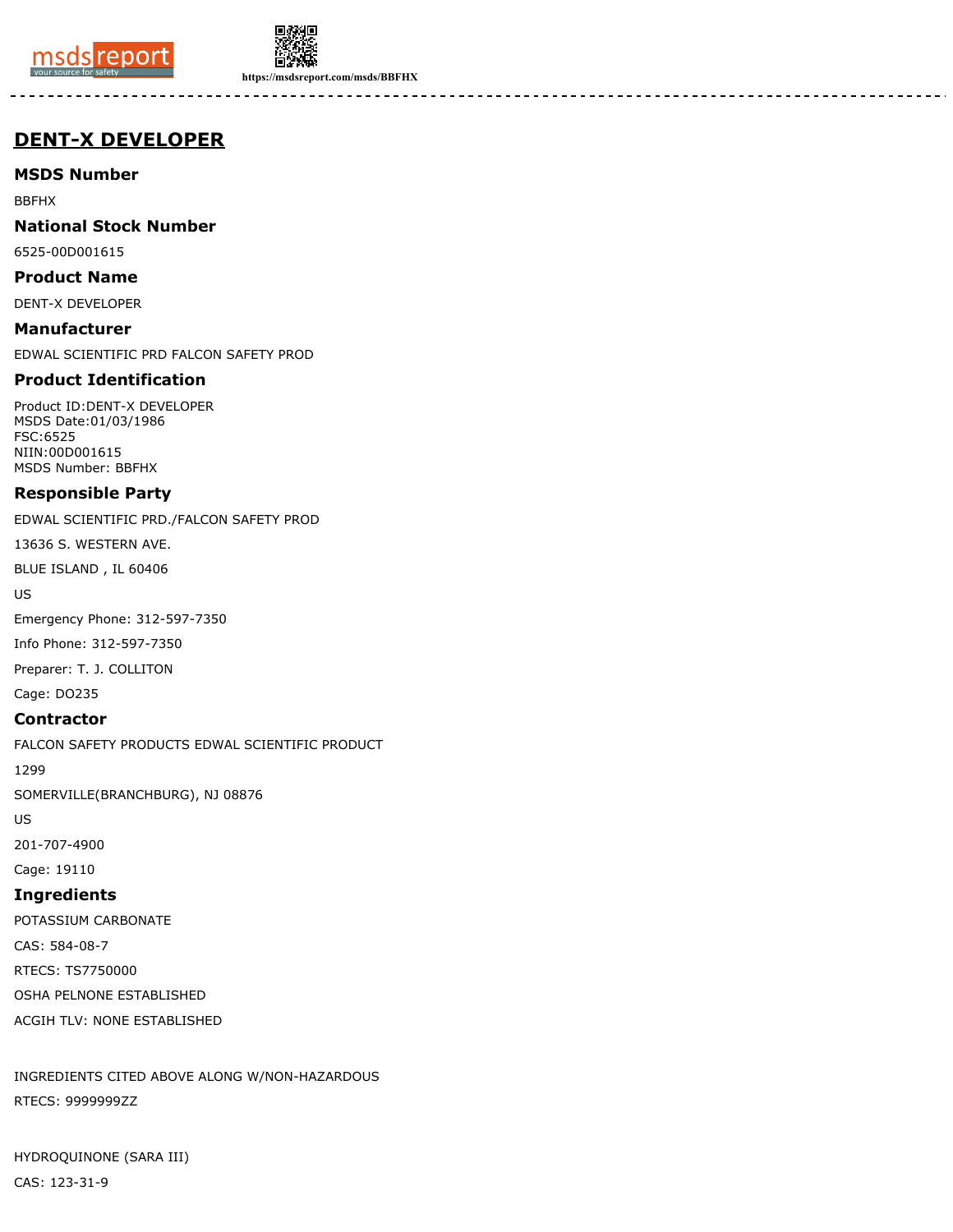



**https://msdsreport.com/msds/BBFHX**

RTECS: MX3500000 OSHA PEL2 MG/M3 ACGIH TLV: 2 MG/M3; 9192 EPA Report Quantity: 1 LB DOT Report Quantity: 1 LB

SODIUM HYDROXIDE (SARA III)

CAS: 1310-73-2

RTECS: WB4900000

OSHA PEL2 MG/M3

ACGIH TLV: C 2 MG/M3; 9293

EPA Report Quantity: 1000 LBS

DOT Report Quantity: 1000 LBS

SODIUM SULFITE

CAS: 7757-83-7

RTECS: WE2150000

OSHA PELNONE ESTABLISHED

ACGIH TLV: NONE ESTABLISHED

#### **Hazards**

Routes of Entry: Inhalation:YES Skin:YES Ingestion:YES Reports of Carcinogenicity:NTP:NO IARC:NO OSHA:NO Effects of Overexposure:INHAL: MIST MAY CAUSE RESPIRATORY IRRITATION; SKIN: IRRITATES W/POSSIBLE BURNS. CHRONIC EXPOSURE MAY PRODUCE SKIN ALLERGIES IN HYPERSENSITIVE INDIVIDUALS; EYE:CONTACT IS IRRITATING & MAY CAUSE DAMAGE

Medical Cond Aggravated by Exposure:MFR CITES NONE

#### **First Aid**

First Aid:INHAL: MOVE PERSON TO FRESH AIR. GET MEDICAL ATTN. IF IRRITATION PERSISTS; SKIN:REMOVE CONTAMINATED CLOTHNG & WASH SKIN W/PLENTY OF WATER. IF IRRITATION PERSISTS,SEEK MEDICAL ATTN. WASH CLOTHING BEFOR E REUSE.;EYES:IMMEDIATELY FLUSH W/LARGEAMTS. OF WATER FOR 15 MIN. WHILE HOLDING EYELIDS OPEN. GET PROMPT MEDICAL ATTN.; INGEST: CONTACT LOCAL POISON CENTER OR MEDICAL PERSONNEL IMMEDIATELY.

## **Fire Fighting**

Flash Point:NONE Extinguishing Media:USE MEDIA SUITABLE FOR SURROUNDING MATERIALS Fire Fighting Procedures:NO SPECIAL PROCEDURES REQUIRED. Unusual Fire/Explosion Hazard:NONE KNOWN TO MFR.

## **Accidental Release**

Spill Release Procedures:WEAR APPROPRIATE PROTECTIVE EQUIPMENT. CONTAIN SPILL & CLEAN UP WITH AN INERT ABSORBANT MATERIAL. Neutralizing Agent:MFR. CITES NONE; HOWEVER, A WEAR ACETIC SOLUTION OR LARGE AMTS. OF H\*20 SUFFICE.

## **Handling**

Handling and Storage Precautions:STORE IN A CLOSED CONTAINER

## **Exposure Controls**

Respiratory Protection:IF TLV EXCEEDED,OR FOR SYMPTOMS OF OVEREXPOSURE,